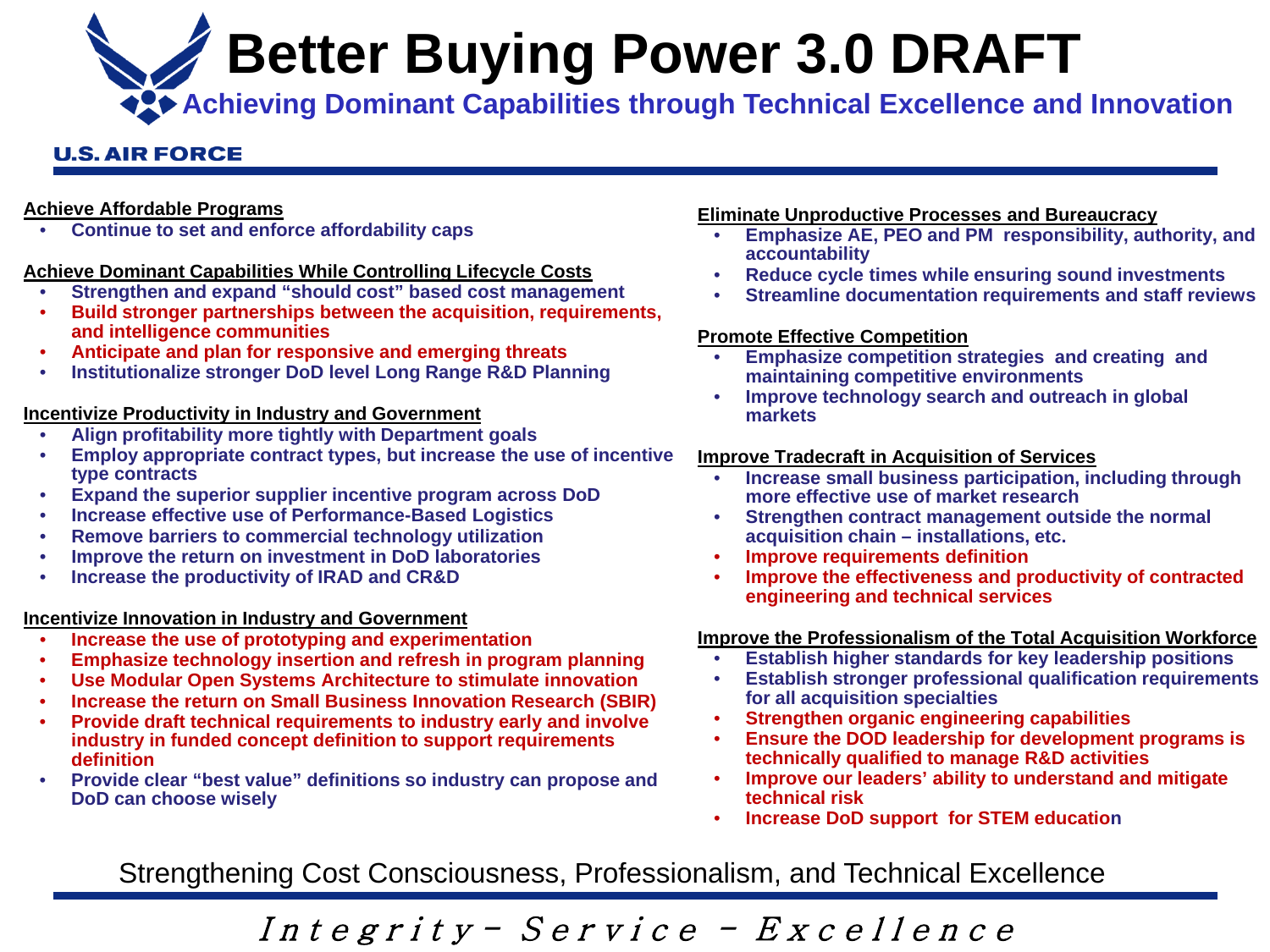

### *SAF/AQ Priorities 2014-2016*

**Dr. LaPlante's Acquisition Enterprise priorities:**

- **1. Get the high priority programs right & keep them on track**
- **2. Improve relationships & transparency with stakeholders**
- **3. Own the technical baseline for important programs (SAF/AQR)**
- **4. Build on "Better Buying Power" to improve business acumen & small business to achieve best program outcomes**
- **5. Build to the long term strategy – resiliency to peer competitors – experiment and innovate (SAF/AQR)**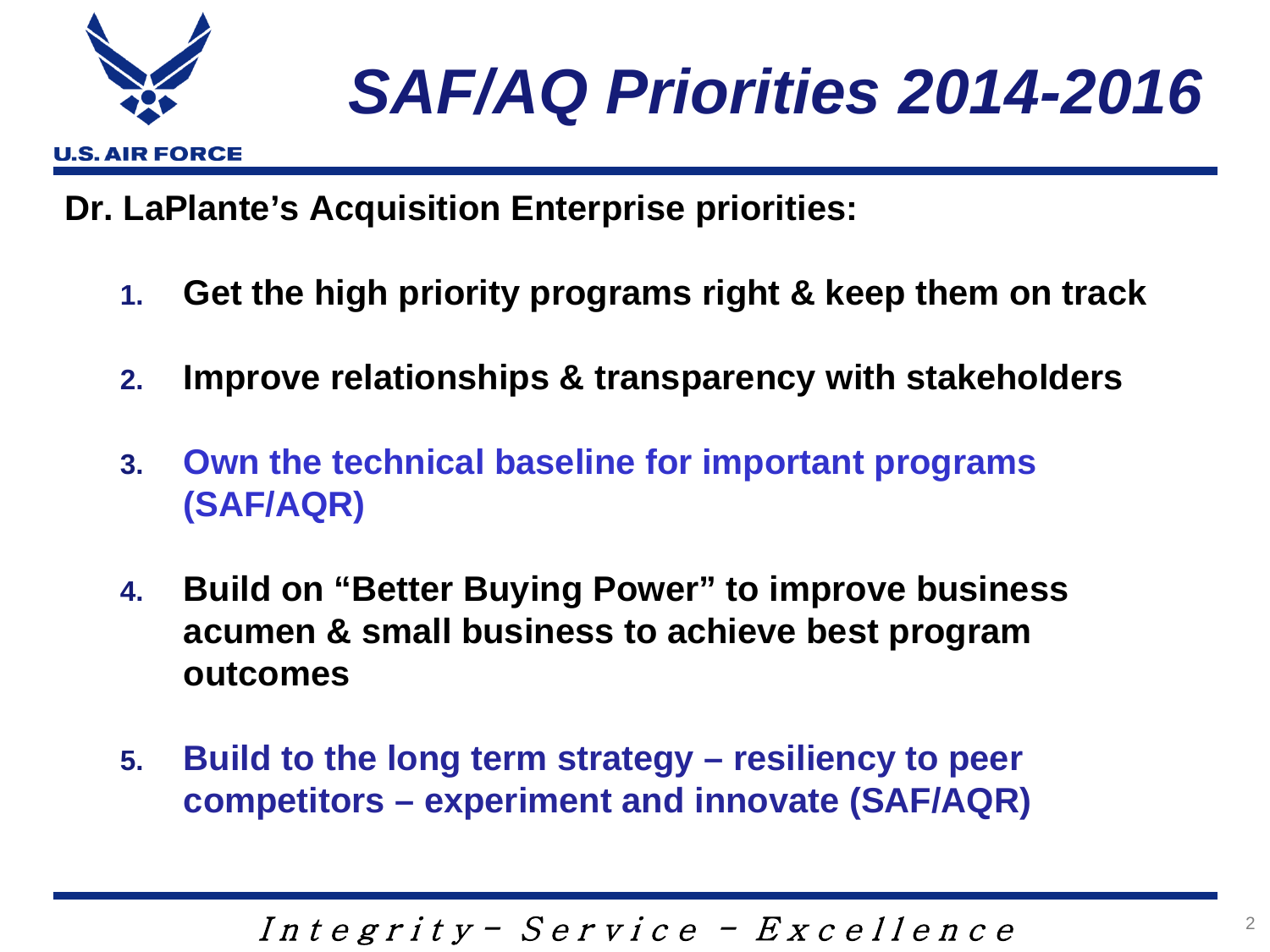

### *SAF/AQR Priorities*

- **Own the Technical Baseline – (SAF/AQ Priority 3)**
	- **Implement Engineering Enterprise Strategy**
	- **Enable high quality engineering decisions; Implement digital thread**
	- Leverage pilot programs to define OTB
- **Build the Future Air Force – (SAF/AQ Priority 5)**
	- **Align S&T Program to near, mid, and far-term Air Force priorities**
	- **Reinvigorate prototyping and experimentation**
	- **Align Development Planning (DP) to Air Force priorities**
	- Leverage Reliance 21, ManTech, International, SBIR and RIF
- **Recruit, develop, and retain a high performing S&E workforce**
- **Develop recognized value of Air Force ST&E**

Integrity -  $S$ ervice -  $Ex$ cellence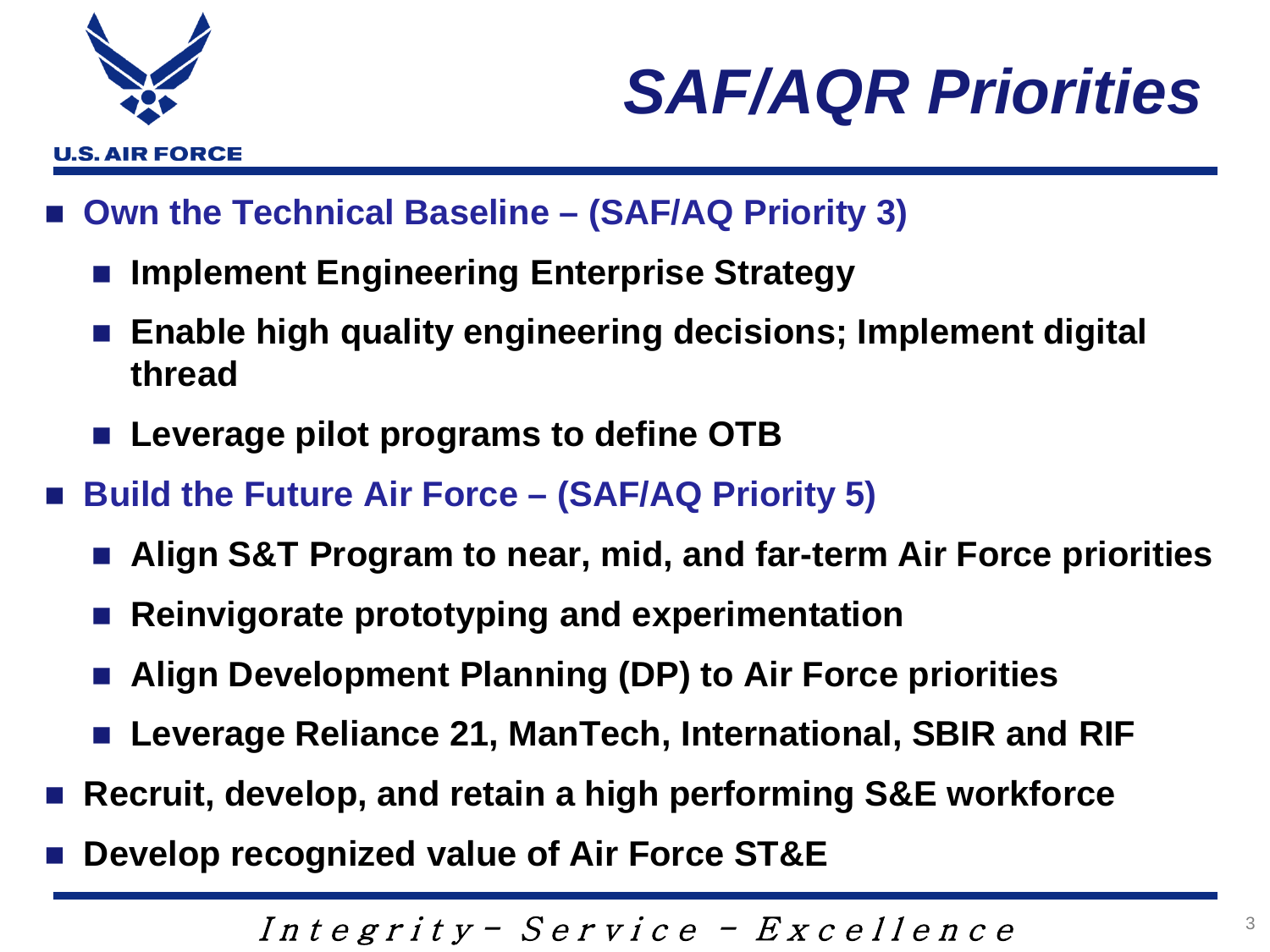

### *AF Engineering Enterprise Strategy*

**AIR FORCE ENGINEERING ENTERPRISE STRATEGIC PLAN** 2014 - 2024





#### **FOREWORD**

To fulfill its mission, it is imperative the United States Air Force successfully cascute joint warflighter operations. scress the sit, space, and orberspace domains. Our support of these operations requires developing, fielding, and sustaining weapon systems and equipment that provide tactical and strategic superiority to our warfighters. scress all three domains.

In the more than 60 years that have passed since the Air Force's founding, our engineers and scientists continue to lead the world in the development of those cutting-stige weapon systems wite to the security of our nation and its allies. The ability of the Air Force to deliver superior weapon systems to the worlighter strengthens our sacred trust with national leadership and with our tellow citizens. Air Force technological achievements are based upon the ingenuity of our engineering and acientific worklores, which repeatedly unites with the operational community, industry, and academia to deliver game-changing systems, and systems, of systems, while achieving a balance between cost, schedule, and performance.

Arrid ever-changing threats and today's fiscal realities, Air Force engineers and scientists continue to fulfill their duty to our nation and to the warfighter. Although our talents are strong, the sheer dynamics of the fast-changing global environment demand we harriess the necessary tools and technologies to continue improving the way we execute our mission. With this strategic plan, a clear course is charted for the future of the Air Force Engineering Enterprise.

I approve this strategic plan as a guide for Air Force engineers and scientists and their leadership, as they continually push innovation to deliver afterdable war-winning capabilities for future decades.

Deborah Lee James Secretary of the Air Fords

pur auditor <del>sa</del>

**Mark A. Welsh III** General, USAF Chief of Staff

PADE 1

INTERNITY - RENVICE - EXCELLENCE

Integrity - Service - Excellence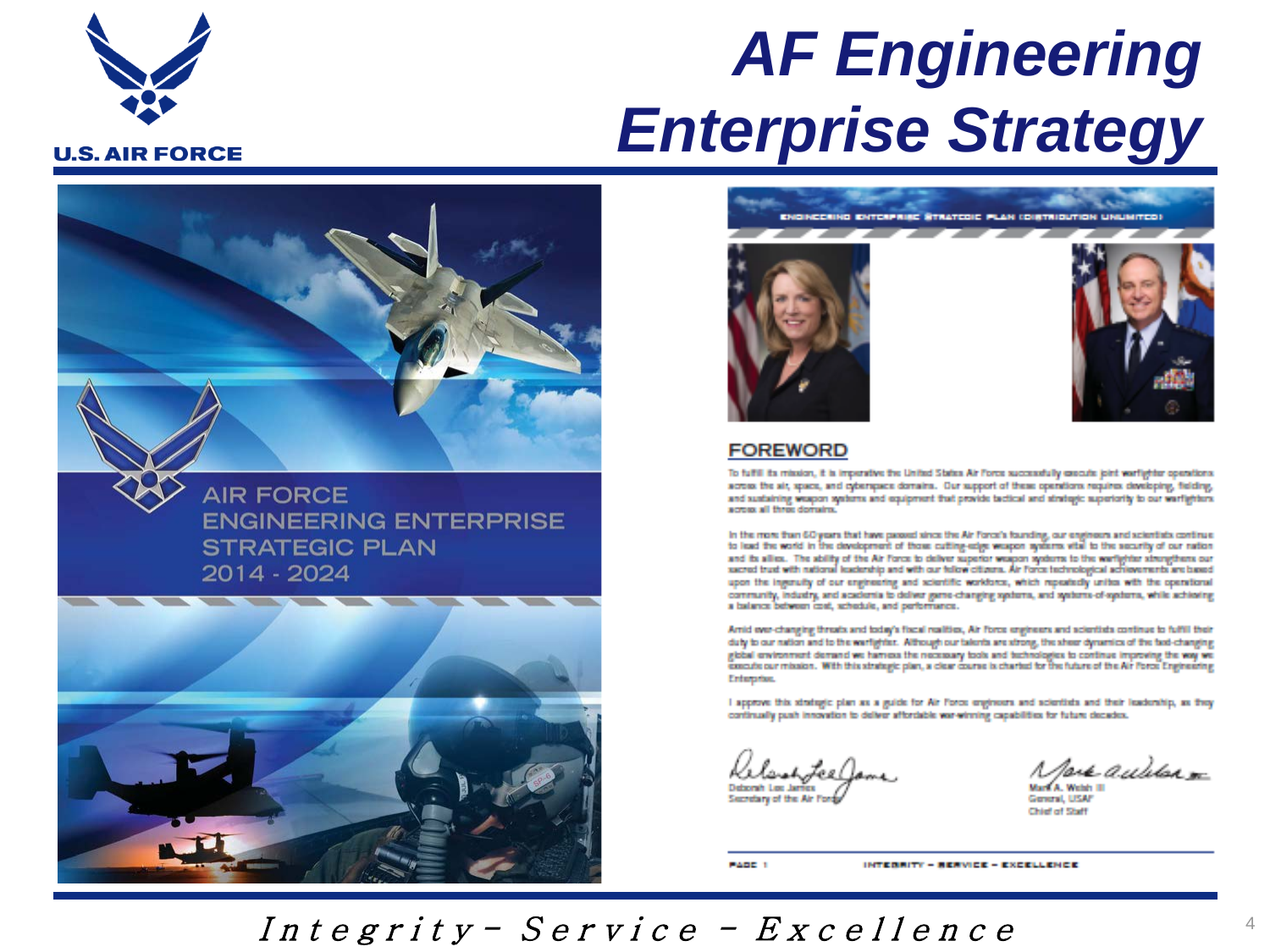

### *AF Engineering Enterprise Strategy*

**Priority 1: Refine engineering enterprise governance, roles and responsibilities, and supporting policy**

**Priority 2: Enable high-quality engineering decisions and seamless communication**

**Priority 3: Improve engineering discipline through technical information management and standardization**

**Priority 4: Address engineering enterprise workforce issues, including core competencies, structure, development, and assignments**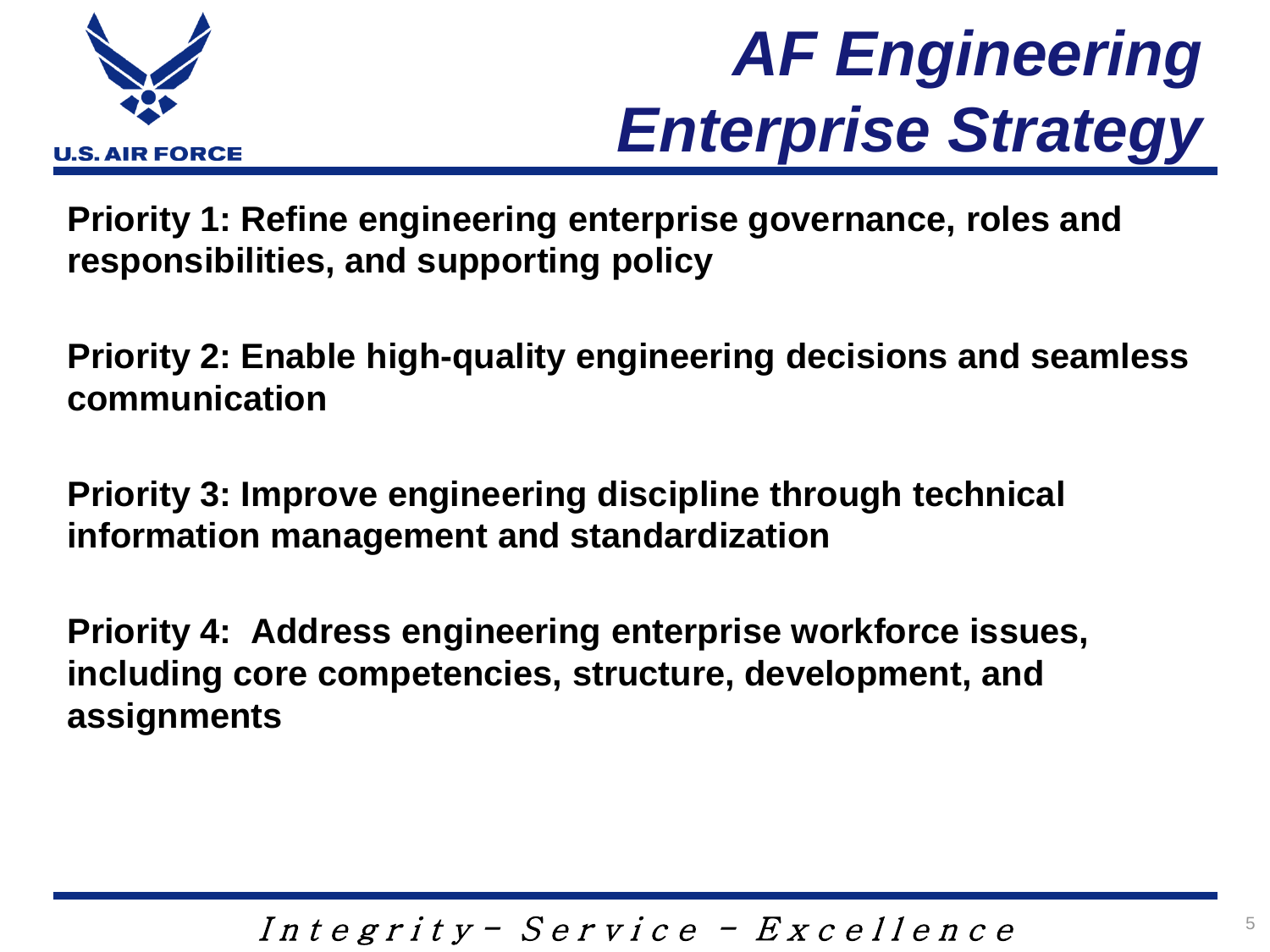# *Air Force Technical Authority*

- **25 Oct 13 SAF/AQ "Technical Authority" memo**
- **Air Force Chief Engineer, SAF/AQR will:**
	- **a) Provide technical advice to SAE**
	- **b) Engage PEO LSEs (DOEs) & PM LSEs (Chief Engineers) on tech matters**
	- **c) Oversee engineering policy and guidance**
	- **d) Direct external program assessments, as needed**
- **Expectations:**
	- **a) SAF/AQR will support OSD PSAs**
	- **b) SAF/AQR will direct external program assessments as needed; PM will support**
	- **c) Center-level ENs will engage & support programs; participate in 9 principal tech reviews (ACAT I & non-delegated); provide feedback to PM, PEO, AQR, and MDA**
	- **d) PEO/PM LSEs & Center-level ENs will discuss tech status w/ AQR prior to AQ reviews**





**U.S. AIR FORCE**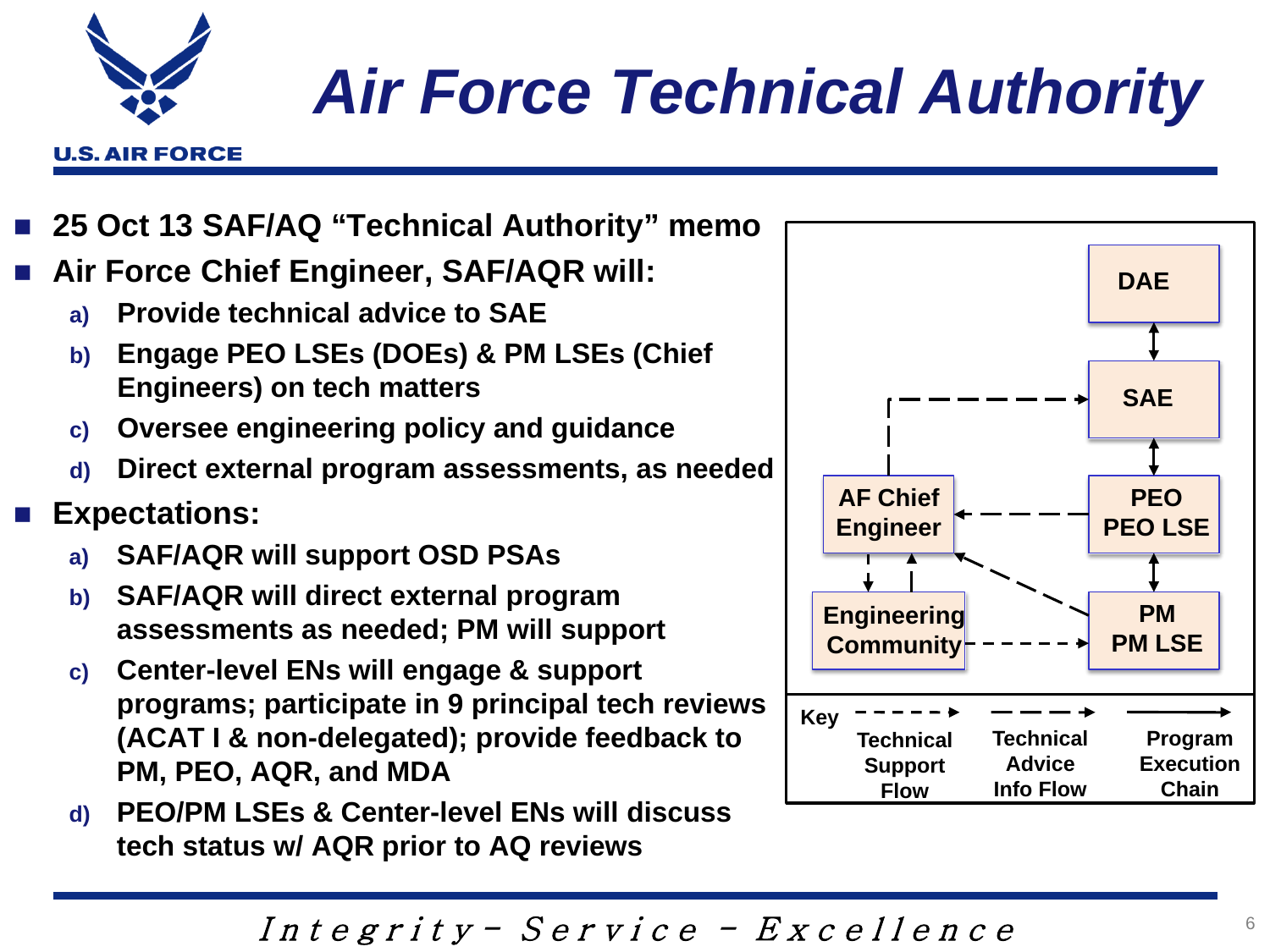

## *Technical Reviews Reporting Template*

- **9 Principal Technical Reviews**
	- **Alternative Systems Review (ASR)**
	- System Requirements Review (SRR)
	- **System Functional Review (SFR)**
	- **Preliminary Design Review (PDR)**
	- **Critical Design Review (CDR)**
	- System Verification Review (SVR)
	- Functional Configuration Audit (FCA)
	- **Production Readiness Review (PRR)**
	- **Physical Configuration Audit (PCA)**
- **Template provided for reporting to SAF/AQR, PM, and PEO on the ASR, PDR, CDR, and PRR**